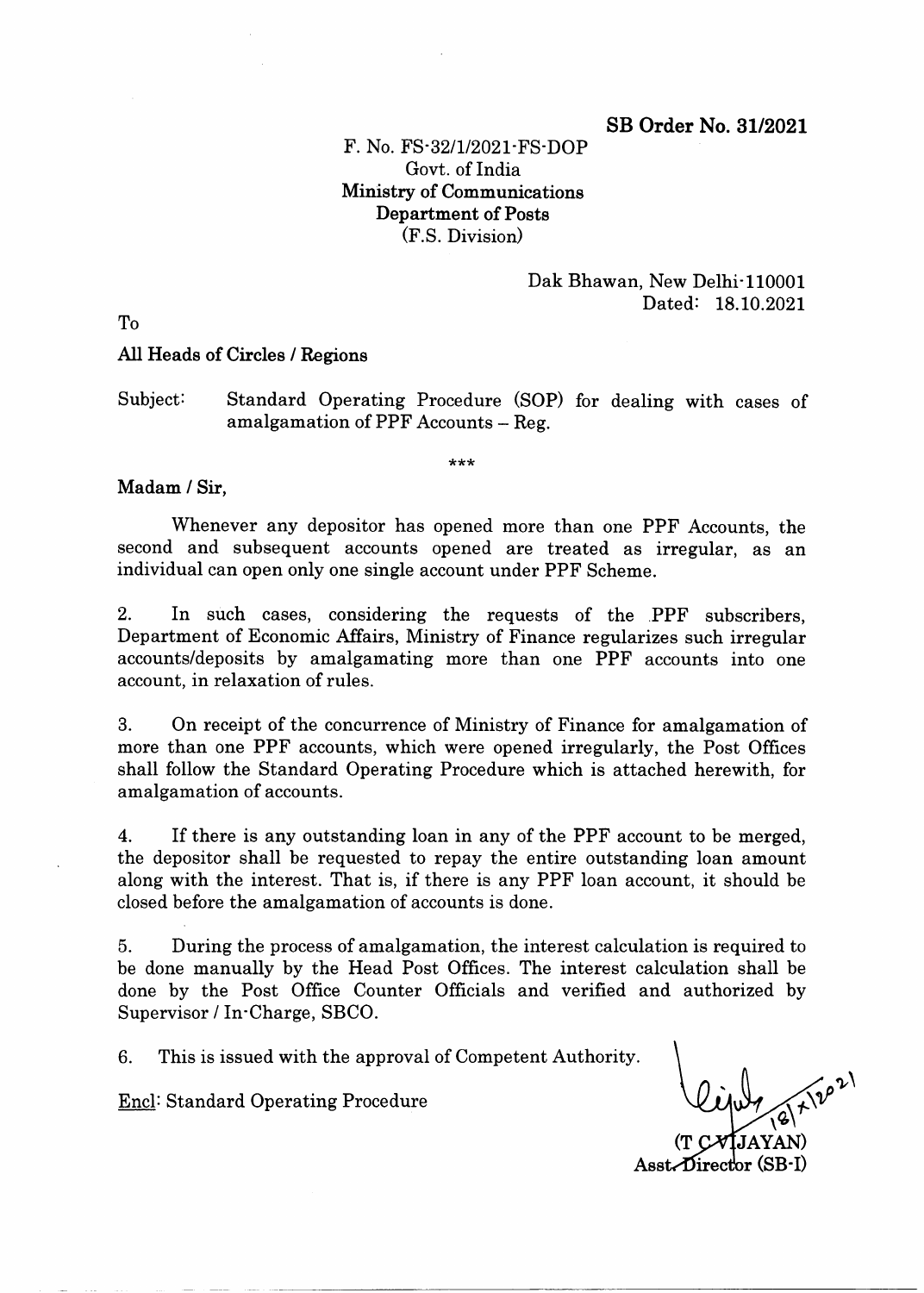#### Copy to:-

- 1. Sr. PPS to Secretary (Posts)
- 2. PS to Director General Postal Services.
- 3. PPS/PS to AddI. DG (Co'ordination) / Member (Banking) / Member (O) / Member (P) / Member (Planning & HRD) / Member (PLI) / Member (Tech) /AS & FA
- 4. Addl. Director General, APS, New Delhi
- 5. Chief General Manager, BD Directorate / Parcel Directorate / PLI Directorate
- 6. Sr. Deputy Director General (Vig) & CVO) / Sr. Deputy Director General (PAF)
- 7. Director, RAKNPA / CGM, CEPT / Directors of all PTCs
- 8. Director General P & T (Audit), Civil Lines, New Delhi
- 9. Secretary, Postal Services Board/ All Deputy Directors General
- 10.All General Managers (Finance) / Directors Postal Accounts / DDAP
- <sup>1</sup>1. Chief Engineer (CiviD, Postal Directorate
- 12.All recognized Federations / Unions / Associations
- 13. The Under Secretary, MOF (DEA), NS-II Section, North Block, New Delhi.
- 14.The Joint Director & HOD, National Savings Institute, ICCW Buildine, 4 Deendayal Upadhyay Marg, New Delhi'110002
- 15.GM, CEPT, Mysuru' for uploading the order on the India Post website.

16.Guard File

(T C (AYAN

Asst. Director (SB-I)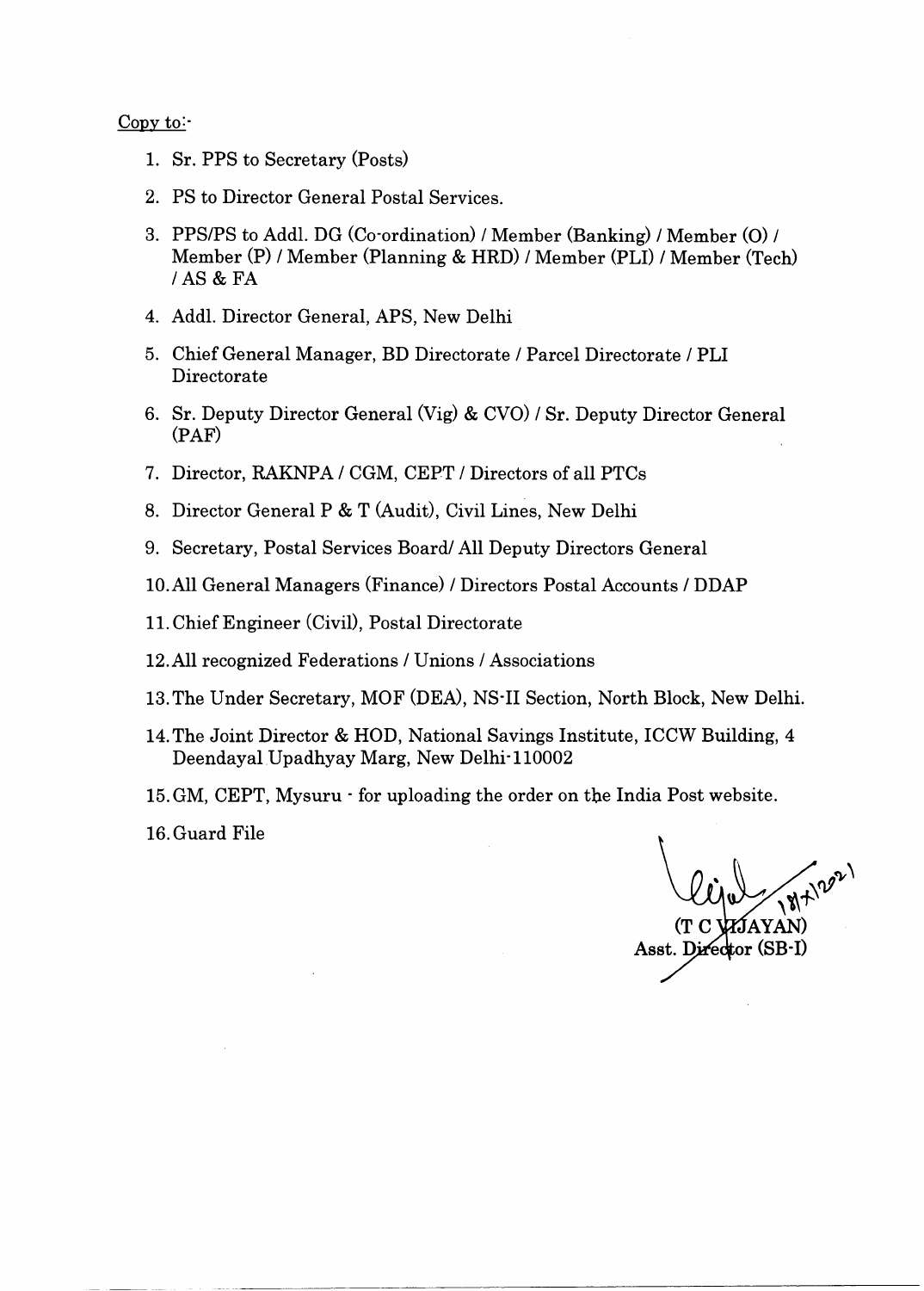## STANDARD OPERATING PROCEDURE FOR AMALGAMATION OF MORE THAN ONE PPF ACCOUNT HELD BY A DEPOSITOR

When more than one PPF account are held by an individual with one or more operating agencies (Operating agencies means Department of Posts and Bankg) against the provisions in PPF Rules, Department of Economic Affairs, Ministry of Finance in relaxation of rules issues orders for amalgamation of the accounts of PPF subscribers, for regularization of irregular deposits / accounts. In such cases, the Standard Operating Procedure (SOP) to be followed by the operating agencies has been issued by DEA, MoF in OM No. 2/2/2020 NS dated 25.02.2021 and the procedure is ag follows.

a) Where the deposits made in both the accounts taken together are within in the prescribed deposit ceiling, as applicable to the account from time to time, shall be allowed to be amalgamated and the account holder will be given an option to retain the account of his choice. The PPF accounts in the same operating agency could easily be amalgamated at the level of operating agency by adopting the procedure of transfer of the PPF account.

The amalgamation of PPF accounts in different operating agency requires interaction between both the operating agencies. In such cases, the depositor will submit the request for amalgamation to the accounts office (Accounts offrce means Post Office or Bank) where he intended to retain the account, along with photocopy of the passbook / statement of account. Thereafter, the accounts office will forward the case to other accounts office (where the account stands which is to be merged) and request to verify / send the details of annual subscriptions of all the financial years. The accounts office will then work out the annual subscriptions deposited by the account holder in all the PPF accounts keeping in view the prescribed deposit ceiling under PPF scheme declared / decided by the Government from time to time. On confrrming subscriptions do not breach prescribed deposits ceiling of any of the financial year, the accounts office will request the other accounts office to close the account and transfer the balances in the account keeping in view the relevant provision of the PPF Scheme. The date of opening of the retained account shall be deemed as the actual opening of the account for the calculation of maturity and other puryoses. Date of actual transfer / credit of balance in the account which is to be retained, shall be deemed to be the date of deposit for the purpose of loan / withdrawal etc.

Where the deposits made in both the accounts taken together are in excess of the prescribed deposit ceiling, applicable from time to time, the excess amount breaching the limit will be refunded to the gubscriber from the account to be amalgamated without any interest. The accounts office will adjust the interest entry before transferring the balance to the account office, where the account stands intended to be retained. The date of opening of the  $b$ ).

lejal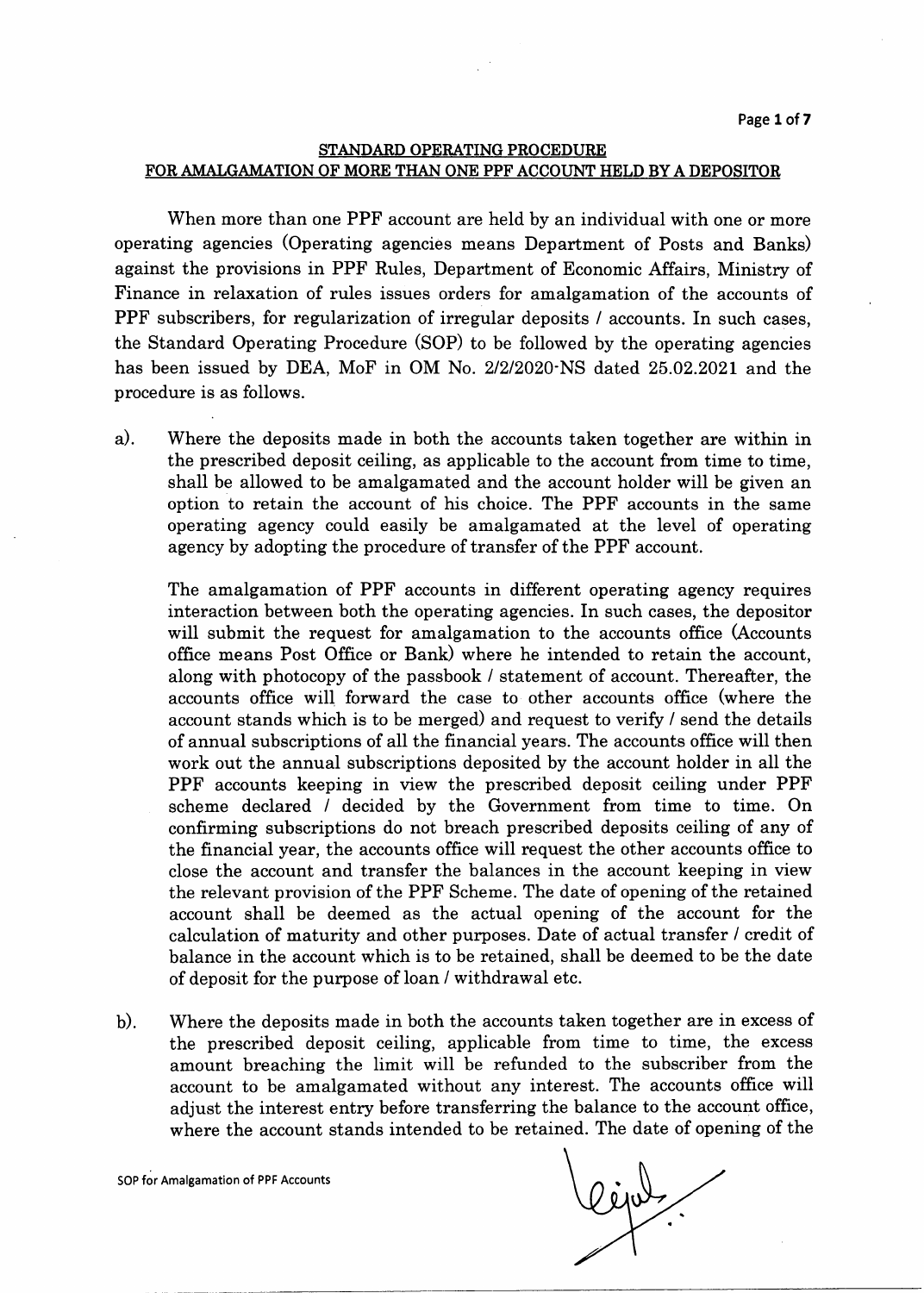retained account shall be deemed as the actual opening of the account for the calculation of maturity and other purposes. Date of actual transfer / credit of balance in the account which is to be retained, shall be deemed to be the date of deposit for the purpose of loan / withdrawal etc.

2. When a PPF depositor submits request to retain his account with Post Office, the following procedure shall be followed by the Head Post Offices after ensuring that the amalgamation has been ordered / concurred by Ministry of Finance.

(l). Procedure for amalgamation if one account is operated at Post Office (PO) and another one is operated at Bank and Customer wants to continue the account at PO.

- 1. The bank will issue the cheque along with details of transactions in the account standing at Bank. Cheque received from Bank is to be lodged in PPF Transit Account (SOLID+0322).
- 2. If the PO account stands at any Sub Post Office, the Sub Post Office shall send the passbook and the AOF of the account, along with the copy of the memo / order of concurrence for amalgamation and the account shall be transferred to the HO SOL without levying any transfer fee. Then, it shall be closed as 'Transfer out to Bank'.
	- a. During closure in HCAAC menu, SOL user has to select the value NO for the field 'Apply Interest till Date'
	- b. Closure should be done in transfer mode and amount is to be credited to PPF transit account (SOLID+0322).
- 3. Transactions in PO account and the transactions in Bank account are to be entered in chronological (date'wise) order in excel sheet provided for PPF TRANSFER'IN accounts.
	- a. If sum of deposits in any of the Financial Year (FY) exceeds the prescribed limit for that FY, then transactions / amount beyond the limit should be excluded. Maximum amount of subscriptions in PPF allowed for each FY is as follows.

| Date of Revision of Subscription | Minimum in Rs. | Maximum in Rs. |
|----------------------------------|----------------|----------------|
| 16-05-1968                       | 100            | 15000          |
| $01 - 08 - 1972$                 | 100            | 20000          |
| 09-03-1979                       | 100            | 30000          |
| 16-03-1983                       | 100            | 40000          |
| $23 - 06 - 1986$                 | 100            | 60000          |
| $15 - 11 - 2002$                 | 500            | 70000          |
| $01 - 12 - 2011$                 | 500            | 100000         |
| 13-08-2014                       | 500            | 150000         |

t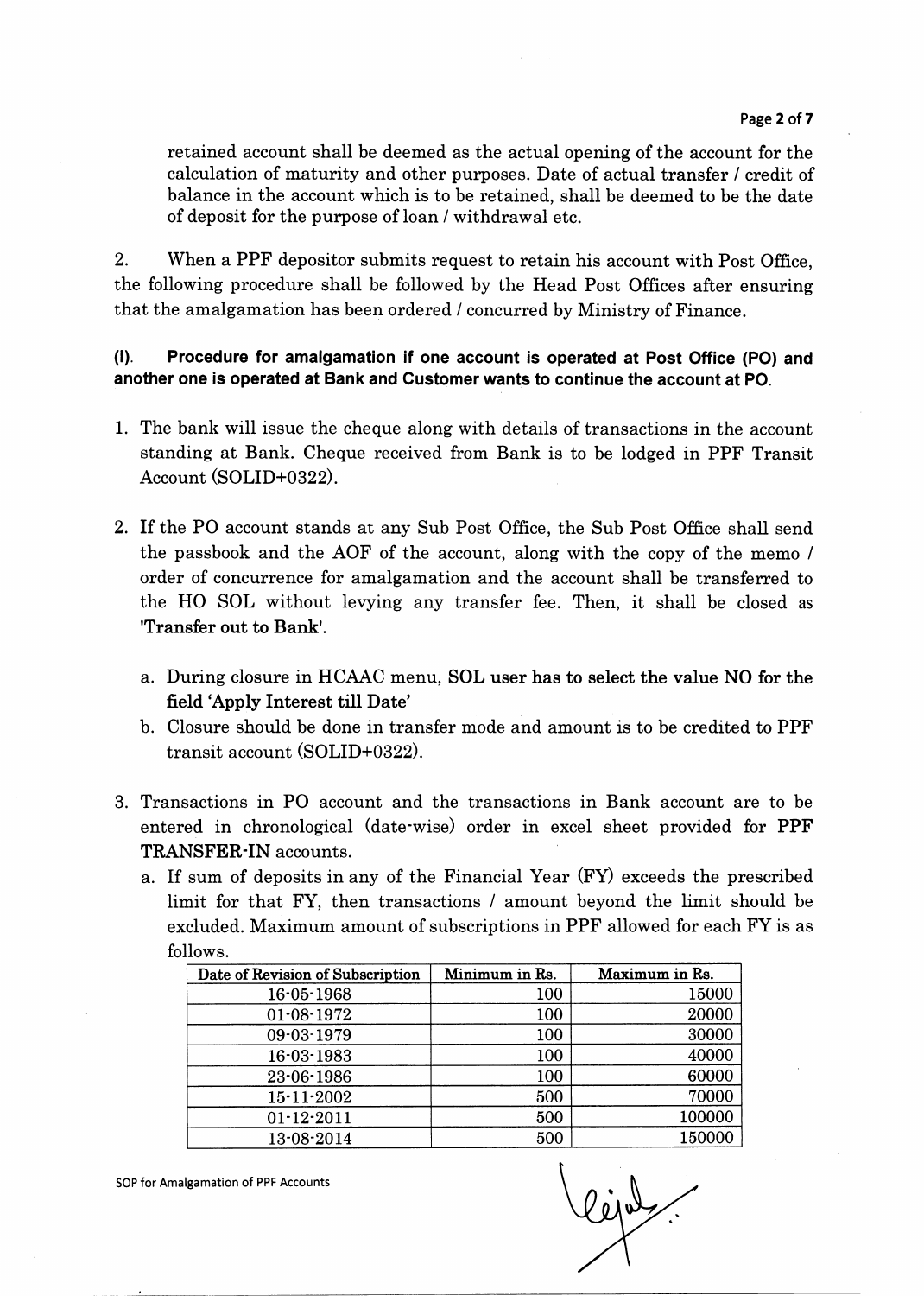Note 1: Chronological order means, for example, 5 transactions done in PO, 2 transactions done in Bank and then 3 transactions in PO; if the total deposit amount limit exceeds from the second transaction done at Bank, last 4 transactions should be excluded for that financial year, subject to the deposit of maximum allowed amount.

Note 2: A fresh calculation sheet has to be prepared along with the transactions which are to be uploaded in the new account (amalgamated) to be opened. Interest for each financial year has to be calculated manually by the Head Post Office. The interest for each year should be got verified by the Supervisor / In'Charge, SBCO.

- b. Subscription paid in excess by the Depositor is to be noted down date wise and interest paid/credited on the excess amount should be calculated for each financial year.
- c. Interest (revised interest calculated) entry with date as 31/03 should be entered for all FYs starting from the FY of account opening till the previous FY.
- d. Financial year end indicator field for interest transactions alone should be Y.
- e. If there are any transactions made in current FY, those transactions should also be entered in the excel sheet.
- 4. PPF account is to be opened as TRANSFER'IN account with original account opening date of the account being retained and the corresponding maturity date.
- 5. Text fiIe created from the above excel file to be uploaded as per existing procedure prescribed for transferin accounts.

Note: This upload will ensure that withdrawal limits & loan eligibility are properly available in the custom tables.

- 6. Excess subscription paid should be refunded to the customer. Amount to be refunded to the customer should be transferred from Office Account SOLID+0322 to Office Account SOLID+0340 using CXFER menu and the payment of excess deposit shall be paid to the Depositor by cheque only.
- 7. Residual amount (excess interest) should be transferred from 0322 to PPF Interest Account 0393.

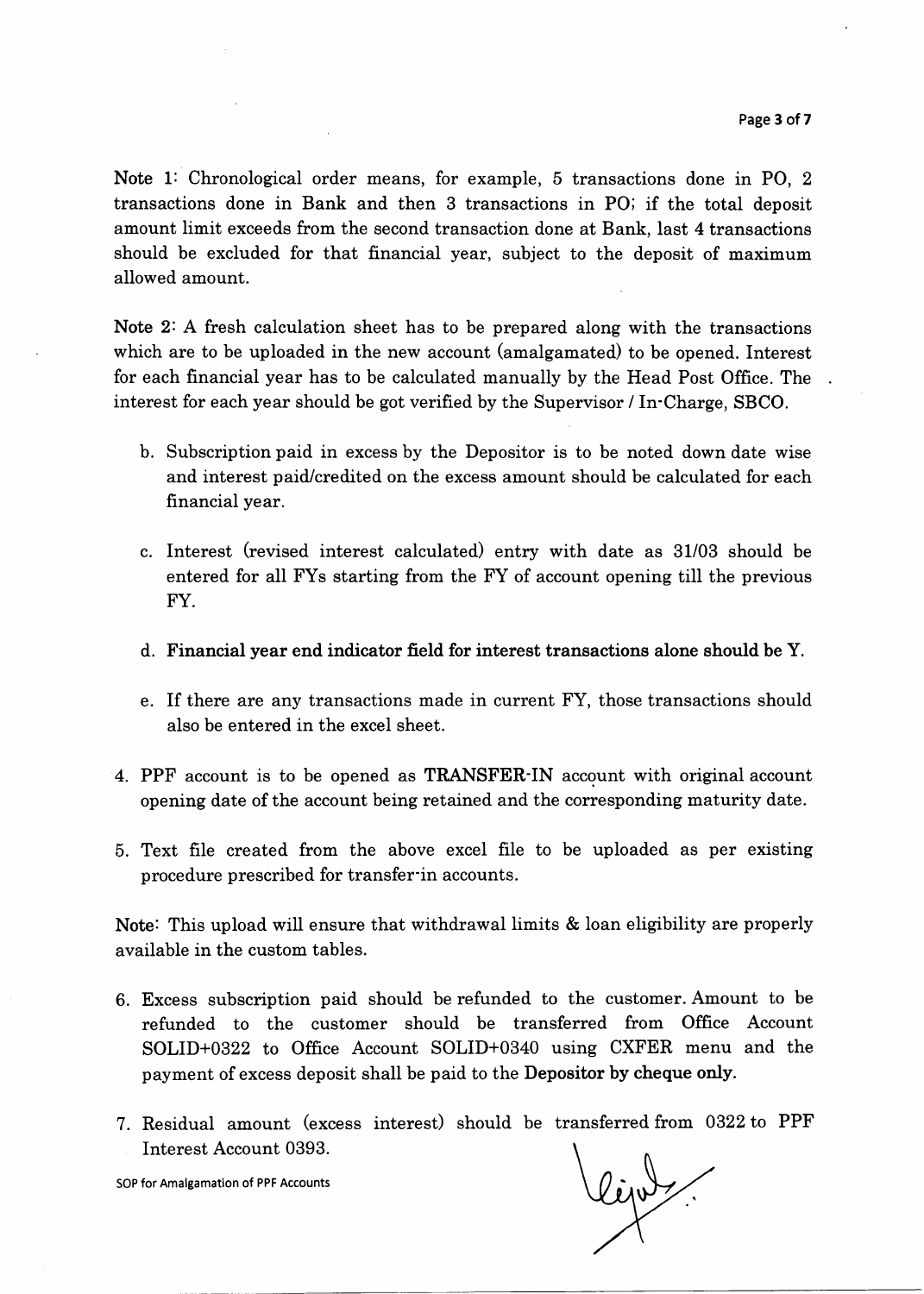- 8. Counter PA shall update the passbooks of the closed PPF accounts and AOF of the closed PPF account(s) with remark "Account Closed for amalgamation of Accounts No. and in accordance with the Memo /  $\hbox{Order No.} \begin{tabular}{l} \hline \textbf{Order No.} \end{tabular} \begin{tabular}{l} \hline \textbf{Order No.} \end{tabular} \end{tabular} \begin{tabular}{l} \hline \textbf{Order No.} \end{tabular} \end{tabular} \end{tabular} \begin{tabular}{l} \hline \textbf{Order No.} \end{tabular} \end{tabular} \end{tabular} \end{tabular} \label{table:1}$ under the signature of the Postmaster and with remarks "Account closed" on all unused pages of Passbooks in red ink or by means of a rubber stamp.
- 9. A freeh AOF shall be obtained from the Depositor and a fresh passbook for the PPF account opened on amalgamation shall be issued to the Depositor and a remark "Account opened on amalgamation of Accounts No. \_\_\_\_\_\_\_\_\_\_\_ and in accordance with the Memo / Order No. dated \_\_\_\_\_\_\_" shall be made in the backside of the first page of the passbook be filed in the guard file along with the AOF of closed account(s) and on the fresh AOF, under the signature of Postmaster. The fresh AOF shall
- l0.Ifthe retained account stands any Sub Post Office under HO, the amalgamated new account shall be transferred to the Sub Post Office where the retained account existed, without levying any transfer fee and the AOF(s) along with the passbooks (closed account(s) and fresh passbook of the amalgamated account) shall be sent to the Sub Post Office. The Sub Post Office shall file the AOF(s) in the guard file and deliver the passbooks to the Depositor.

00. Procedure for amalgamation if both or all the accounts are operated either at same Post Office (PO) or at different Post Offices and Customer wants to continue the account at any one Post Office.

- 1. Customer has to present his request at the Post Office where he wants to continue his account, if both the accounts are maintained in different POs. E.g. sol.l (PO-1) & SOL2 (PO-2).
- 2. If SOL1 or SOL2 or both, happen to be Sub Post Office, the Sub Post Office where the Depositor has submitted request to retain his account shall forward the passbooks with AOF(s) and request, to its HO and the account(s) shall be transferred to HO SOL without levying any transfer fee.

Note: Now, both the PPF accounts shall be available at same PO viz. HO SOL.

3. Both the PPF accounts in HO SOL should be closed, as 'Transfer out to Bank'.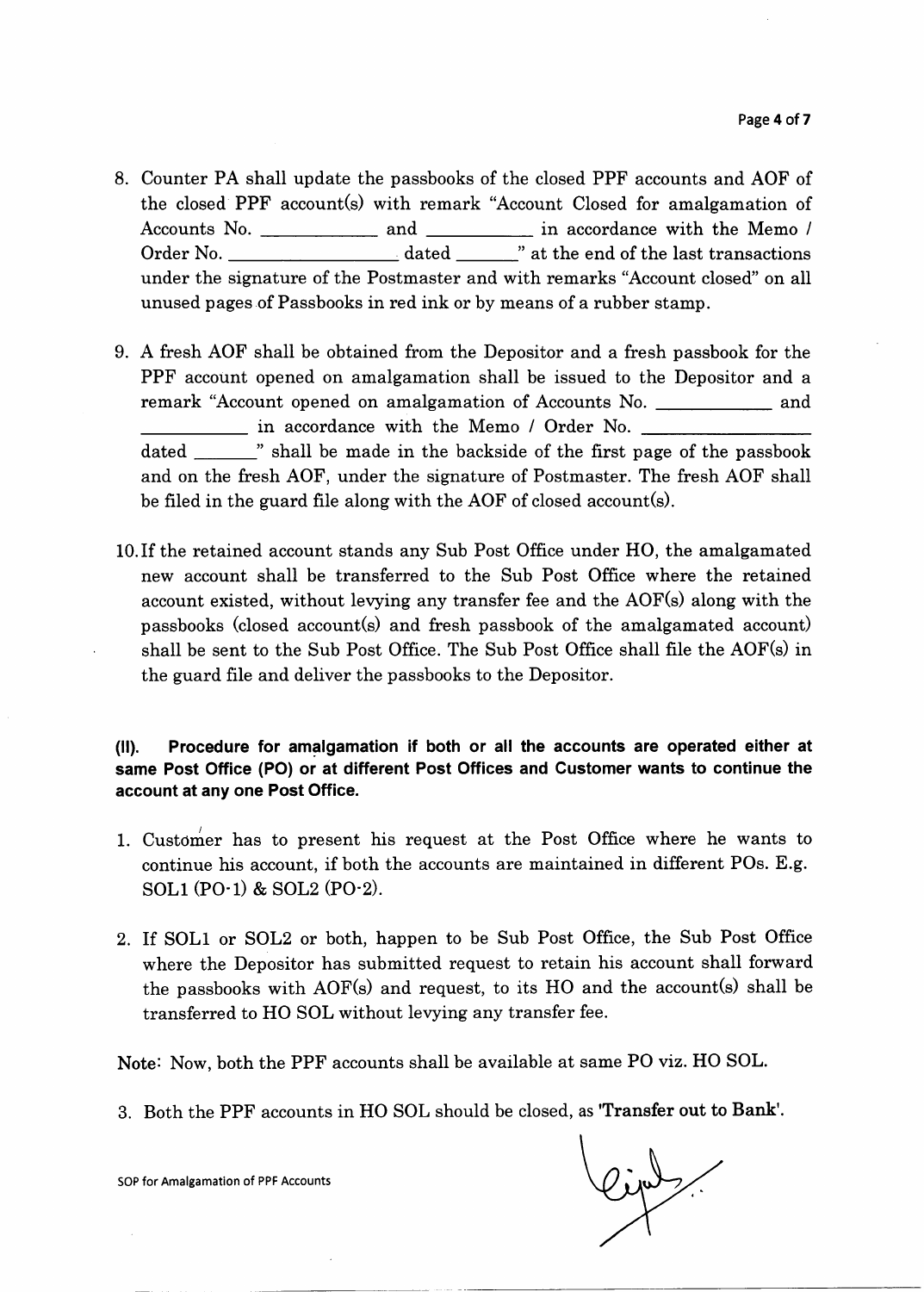- a. During closure in HCAAC menu, SOL user has to select the value NO for the field'Apply Interest till Date'.
- b. Closure should be done in transfer mode and amount is to be credited in PPF Transit Account i.e. SOLID+0322.
- 4. Transactions in both the PPF accounts are to be entered in chronological (datewise) order in excel sheet provided for PPF Transferin accounts.
- 5. The procedures prescribed in paras  $2 \pi (1) (3) (a)$  to (e), 4 to 10 shall be followed.

Note: In both the above cases I & II, the total amount credited in office account SOLID+0322 (i.e. amount received from bank & amount credited due to closure of account which is to be amalgamated) should tally with the totals of amount transferred to the new amalgamated account opened, excess deposit amount refunded to the customer (i.e. amount transferred to office account SOLID+0340) and the excess interest amount transferred to the office account SOLID+0393. This shall be checked by the Supervisor / In-Charge SBCO.

#### 3. Illustration

Assume that a depositor is having two PPF accounts with the transactions as detailed below. Interest is assumed as 7% per annum and Maximum allowed amount is assumed as Rs. 1,50,000/'.

| Date             | Transaction | Amount in Rs. | Balance in Rs. |
|------------------|-------------|---------------|----------------|
| 04-04-2018       | Deposit     | 150000        | 150000         |
| $31 - 03 - 2019$ | Interest    | 10500         | 160500         |
| 03-04-2019       | Deposit     | 120000        | 280500         |
| 31-03-2020       | Interest    | 19635         | 300135         |
| 03-04-2020       | Deposit     | 140000        | 440135         |
| $31 - 03 - 2021$ | Interest    | 30809         | 470944         |
| $05 - 04 - 2021$ | Deposit     | 100000        | 570944         |

a). Account 1 opened on 04.04.2018

b). Account 2 opened on 04.04.2020

| Date             | <b>Transaction</b>               | Amount in Rs. | Balance in Rs. |
|------------------|----------------------------------|---------------|----------------|
| $04 - 04 - 2020$ | Deposit                          | 20000         | 20000          |
| $05 - 10 - 2020$ | $\boldsymbol{\mathrm{D}}$ eposit | 40000         | 60000          |
| $31 - 03 - 2021$ | Interest                         | 2800          | 62800          |
| $09 - 04 - 2021$ | $\boldsymbol{\mathrm{Deposit}}$  | 10000         | 72800          |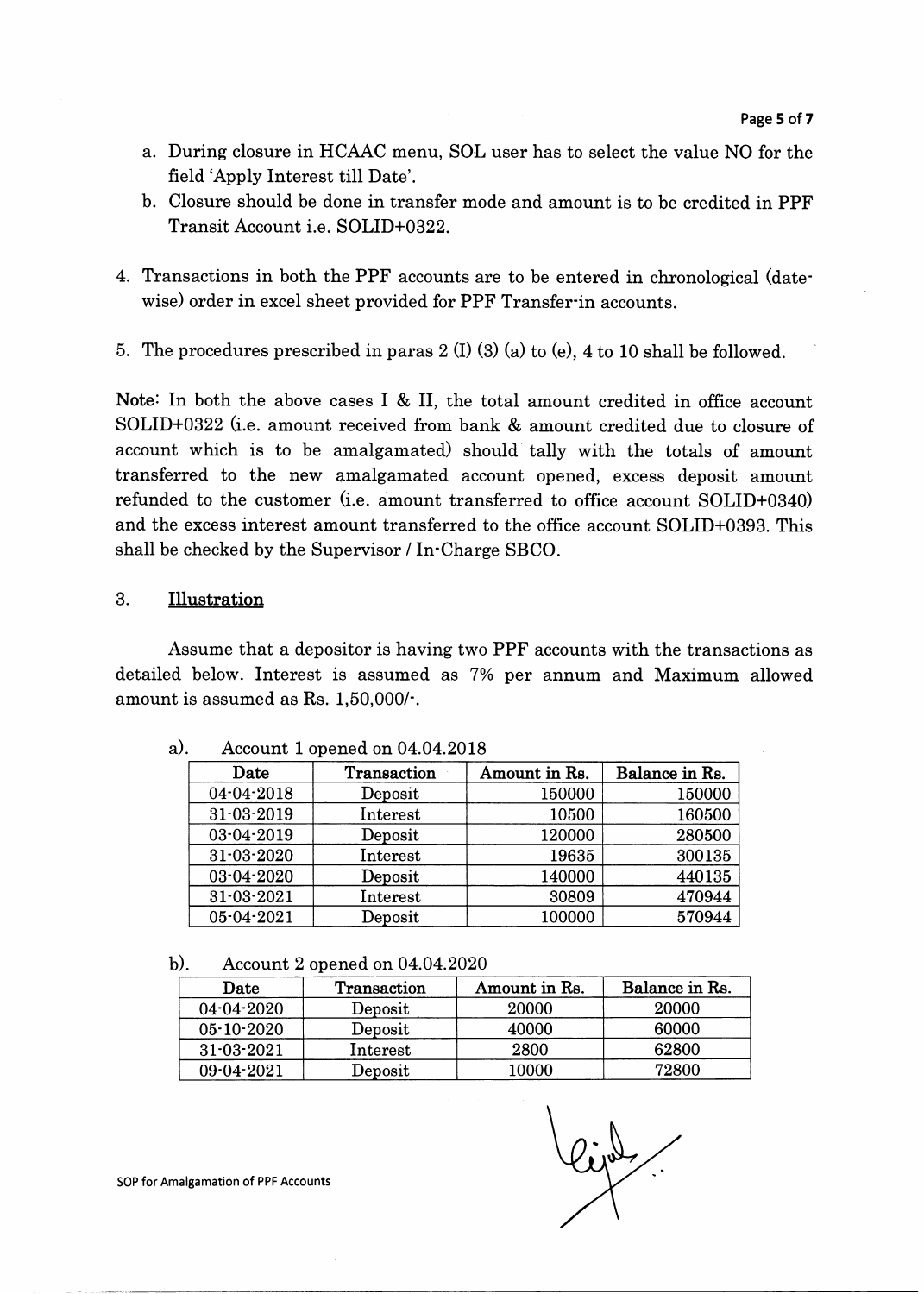| Date             | Transaction | Amount<br>$(Rs)$ in<br>Account 1 | Amount<br>$(Rs)$ in<br>Account 2 | Total<br>Deposit in<br>$_{\rm FY}$<br>concerned | <b>Excess</b><br>Deposit<br>to be<br>refunded | <b>Excess</b><br>Interest<br>to be<br>deducted |
|------------------|-------------|----------------------------------|----------------------------------|-------------------------------------------------|-----------------------------------------------|------------------------------------------------|
| $04 - 04 - 2018$ | Deposit     | 150000                           |                                  |                                                 |                                               |                                                |
| $31 - 03 - 2019$ | Interest    | 10500                            |                                  | 150000                                          |                                               |                                                |
| $03 - 04 - 2019$ | Deposit     | 120000                           |                                  |                                                 |                                               |                                                |
| $31 - 03 - 2020$ | Interest    | 19635                            |                                  | 120000                                          |                                               |                                                |
| 03-04-2020       | Deposit     | 140000                           |                                  |                                                 |                                               |                                                |
| 04-04-2020       | Deposit     |                                  | 20000                            |                                                 | 10000                                         | 700                                            |
| $05 - 10 - 2020$ | Deposit     |                                  | 40000                            |                                                 | 40000                                         | 1400                                           |
| $31 - 03 - 2021$ | Interest    | 30809                            | 2800                             | 200000                                          |                                               |                                                |
| 05-04-2021       | Deposit     | 100000                           |                                  |                                                 |                                               |                                                |
| $09 - 04 - 2021$ | Deposit     |                                  | 10000                            |                                                 |                                               |                                                |
|                  | Total       | 570944                           | 72800                            |                                                 | 50000                                         | 2100                                           |

2. If the amalgamation of the above two accounts are ordered, the annual subscriptions made in both the accounts are to be worked as follows.

3. If the depositor requests to retain the Account 1, the new amalgamated account will be opened with the date of opening as 04.04.2018 and the following ledger entries will be uploaded.

| Date             | <b>Transaction Particulars</b> | Amount in Rs. | Balance in Rs. |
|------------------|--------------------------------|---------------|----------------|
| $04 - 04 - 2018$ | Normal Contribution            | 150000        | 150000         |
| $31 - 03 - 2019$ | Interest for 2018-19           | 10500         | 160500         |
| $02 - 04 - 2019$ | Normal Contribution            | 120000        | 280500         |
| $31 - 03 - 2020$ | Interest for 2019-20           | 19635         | 300135         |
| 03-04-2020       | Normal Contribution            | 140000        | 440135         |
| 04-04-2020       | Normal Contribution            | 10000         | 450135         |
| 31-03-2021       | Interest for 2020-21           | 31509         | 481644         |
| $05 - 04 - 2021$ | Normal Contribution            | 100000        | 581644         |
| 09-04-2021       | Normal Contribution            | 10000         | 591644         |
|                  | Total                          | 591644        |                |

4. If the depositor requests to retain the Account 2, the new amalgamated account will be opened with the date of opening as 04.04.2020 and the following ledger entries will be uploaded.

| Date             | <b>Transaction Particulars</b> | Amount in Rs. | Balance in Rs. |
|------------------|--------------------------------|---------------|----------------|
| 04-04-2020       | <b>Balance Transferred</b>     | 440135        | 440135         |
| 04-04-2020       | Normal Contribution            | 10000         | 450135         |
| $31 - 03 - 2021$ | Interest for 2020-21           | 31509         | 481644         |
| 05-04-2021       | Normal Contribution            | 100000        | 581644         |
| 09-04-2021       | Normal Contribution            | 10000         | 591644         |
|                  | Total                          | 591644        |                |

lipt.